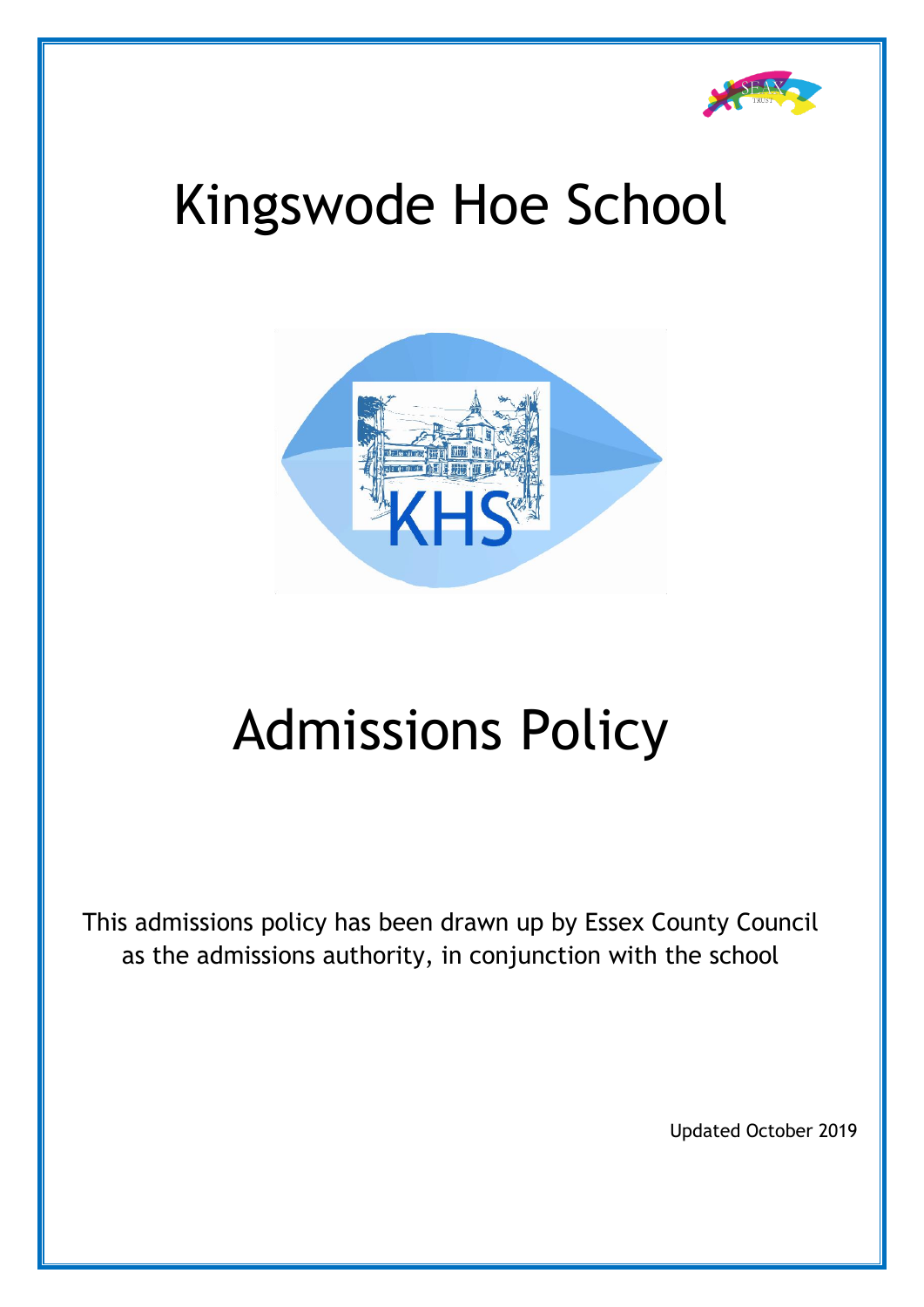## **Admission criteria for schools meeting the needs of moderate and complex learning difficulties**

| Name of school   | Kingswode Hoe School (part of the SEAX Trust) |
|------------------|-----------------------------------------------|
| Designation      | Moderate and complex learning difficulties    |
| Number of places | 147                                           |
| Age range        | 5-16 years (Y1-Y11)                           |

#### **Introduction**

To access a place at this school the child:

- Must be in receipt of an Education and Health Care Plan (EHCP)
- Have a primary need specified as moderate or complex learning difficulties
- Requires access to an appropriately differentiated, broad and balanced curriculum; and will exhibit one or more additional needs as a **subsidiary need at a mild or moderate level:**
	- Autistic Spectrum Disorder/Asperger Syndrome
	- Sensory and/or mild physical difficulties
	- Social and emotional difficulties arising from their learning difficulties
	- Medical needs
	- Speech and language needs

## **Description of primary needs met by the school**

Pupils with moderate/complex difficulties will have attainment significantly below expected levels in the majority of areas in the curriculum, despite appropriate interventions. They have much greater difficulty than their peers do in acquiring basic literacy and numeracy skills and in understanding concepts. They may have associated speech and language delay, low self-esteem, low levels of concentration, under-developed skills, communication and interaction difficulties or moderate physical difficulties.

#### **Priority admissions area**

It is recommended that children and young people referred to the school should live in the priority admissions area for the school and not that of other similar Essex special schools, unless there are exceptional circumstances agreed between the LA and the school.

#### **Visits**

In cases where the school is a possible placement for a child, the family will be encouraged to visit. However, there can be no comment about suitability, nor an offer of a place, before the LA has made a recommendation about placement. If the parents/carers request a place at the school prior to any formal contact by the LA with the school, they should be referred to the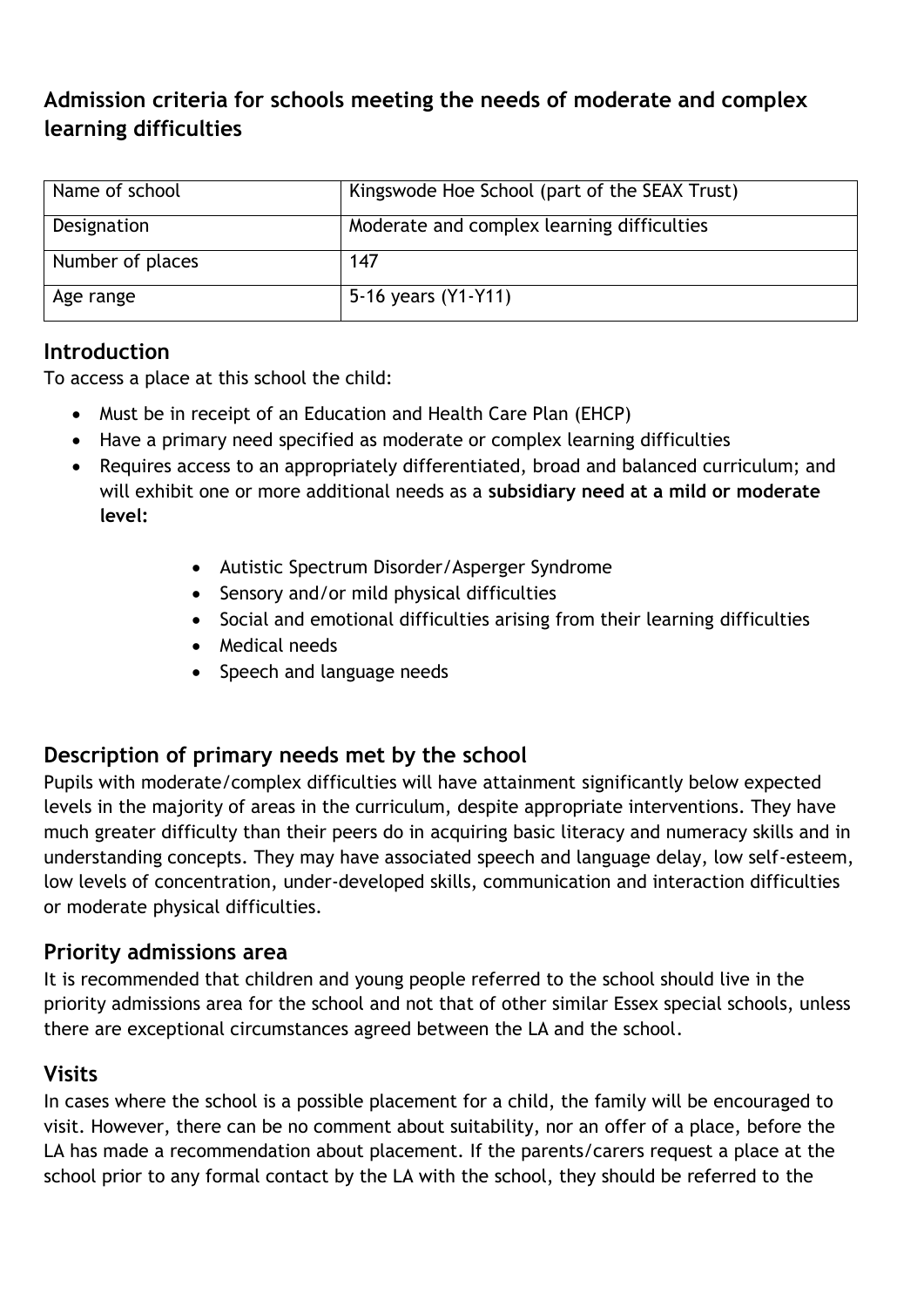Statutory Assessment office near to where the family lives. The school reserves the right to refuse visits to parents/carers if the family address is outside Essex or to defer visits if the year group is oversubscribed with no prospect of a place within the current academic year.

### **Referral**

It is assumed that the responsibility for admissions is devolved from the Governing Body or Trust to the Headteacher.

When a referral is received from the LA, the school will consider the request and respond in writing within the time limit set by the LA. If the school decides, after considering all evidence, it is not appropriate to offer a place, the LA must be given the reasons for that decision in writing. The reasons should be expressed in terms of the needs of the child and the efficient education of other children already at the school, so that the LA is aware of why the school considers that the child does not meet the published admissions criteria.

Similarly, where the school decides that it can meet the needs of the child and space is available, then it should also confirm that in writing.

Applications for places for children who are not Essex residents should be made through the Local Authority to the Colchester area office. If the school receives a direct referral from another LA, they should notify the Colchester area office upon receipt, particularly if it is clear the referral has not also been sent directly to the LA.

Parents and carers will be strongly encouraged to visit the school prior to a decision regarding placement. Support can be provided through Parent Partnership.

#### **Assessment**

When a referral is made, the LA will always attach the EHCP, the most recent Annual Review (except in the case of new EHCPs) and any appended reports about the child from the professionals involved, and the view of the LA on suitability. The Headteacher will review the referral papers and request any additional reports required to inform a recommendation. In some cases, a member of the school staff will visit the child in their current setting.

Given the number of referrals for places at secondary transfer, an LA/school Admissions Panel will be necessary to assist the decision-making processes. However, the final decision about the appropriateness of the placement will be made by the LA.

## **Transition**

When placement has been agreed, staff from the school will make contact with the child's current placement to arrange a transition programme with exchange of information and reciprocal visits where practical and appropriate. For intake into KS3 or KS4, there will be a series of whole group transition visits during the last half of the summer term preceding admission.